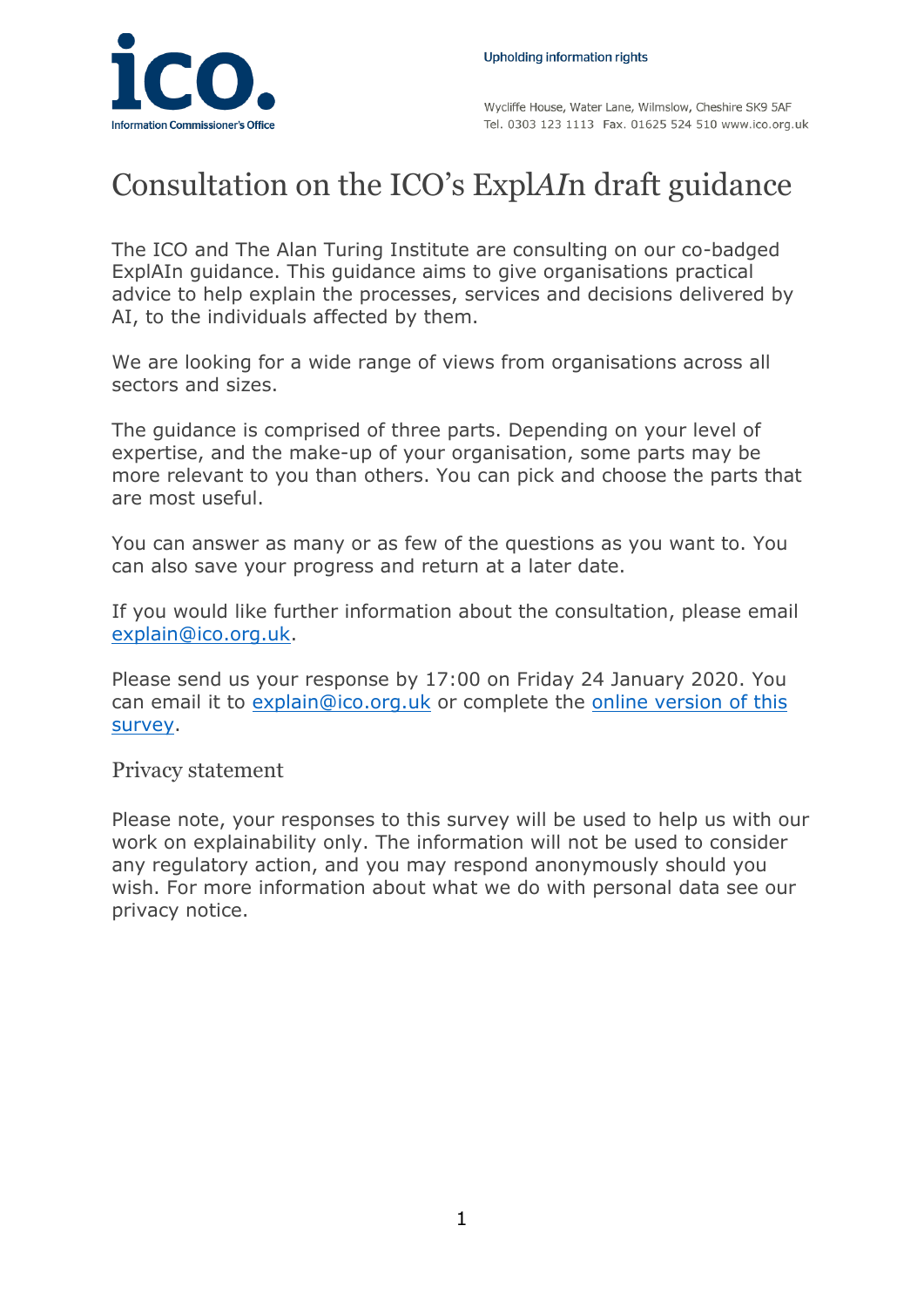

Q1. Does the guidance provide what your organisation needs when considering how to explain AI-enabled decision to individuals? ☐ Yes ☒ No Please provide further detail:

We would question why this is entirely focussed on the views of organisations doing AI and appears not to wish to know the opinions of the subjects on whom AI is/may be practised

The documents could more upfront and indeed upbeat about the point that the big data sets used in AI, where there is no realistic chance of identifying any individual, have the potential to deliver huge benefits and the drive should be to "get on and do it".

That will need to keep the public on board, and our members have noted the apparent irony in having a consultation about communicating with the public where the public "don't get a look in".

On balance, we felt the guidance could be perceived by the public as taking too much of a patronising attitude towards them as "customers". The guidance should not be presented in a way which presumes that it is about how to explain issues which are way beyond the understanding of patients.

Part A specifically says that organisations need to consider "the benefits and risks of explaining AI systems to the individuals affected by their use", but makes little recognition that the process of "explanation" should equally involve the views of those whose data has been used to undertake this work, as well as those likely to be affected.

We would really emphasise the fact that this should start with understanding what the public wants to know about AI applications that affect them. We understand that would be a consultation in itself butit would heve been useful to summarise the existing research on public wants and concerns so that your professional consultees could be better informed and set their responses in that context.

Overall we are surprised that the public were not included within the scope of the consultation, as equal partners. The guidance does make reference to some work which sought public views, but it was not clear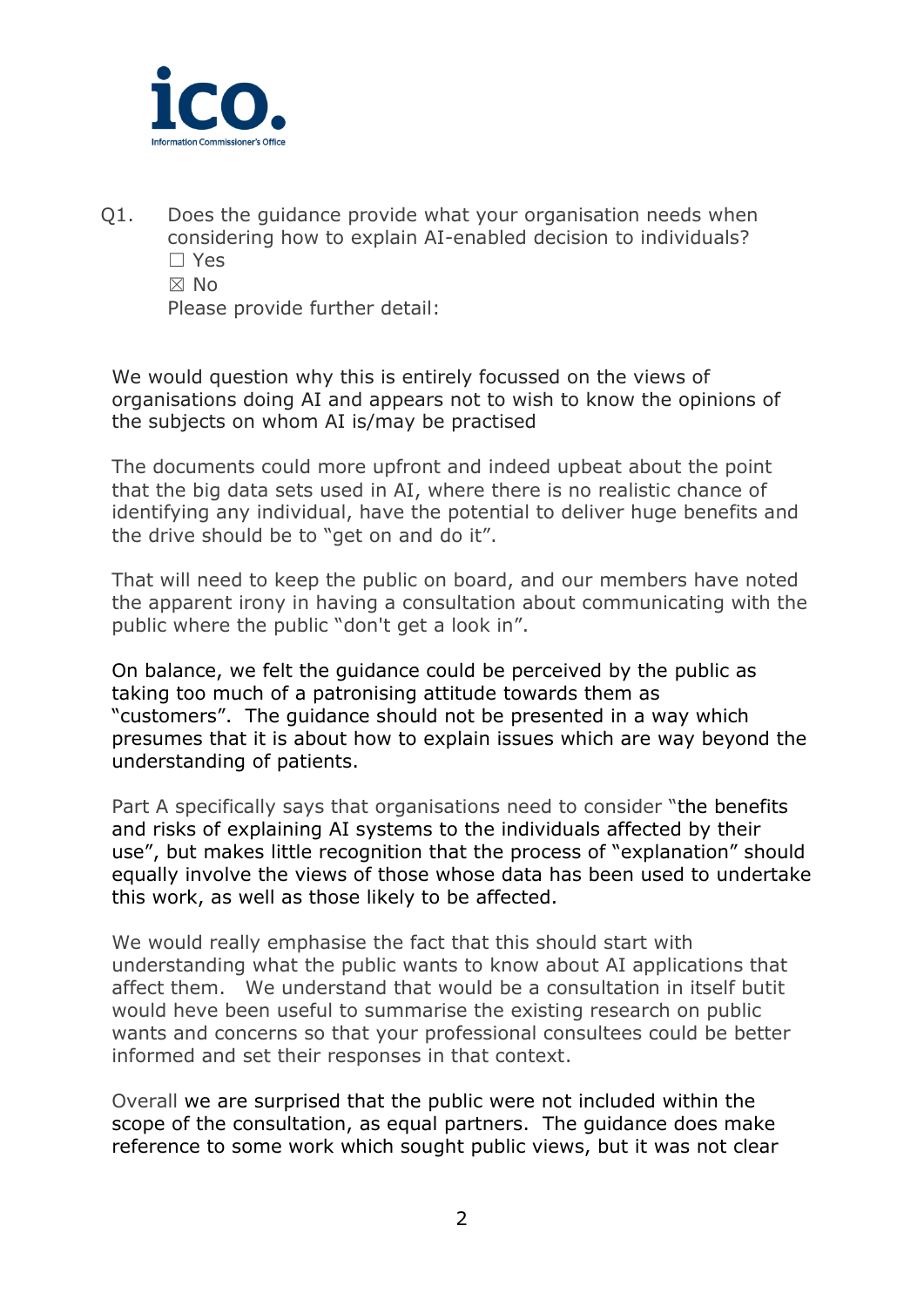

what this actually was. Our starting point should be "what do the public want to know".

The direction of travel is towards patients having access to more and more of their data, which increases the demand and the need for health literacy and autonomy. The traditional top-down approach underpinning this consultation might not best suit this direction.

Our further comments are mostly limited to the questions at the start of this survey, but we feel that the responses apply across the consultation.

The following questions relate to 'Part one: The basics of explaining AI':

Q2. What other definitions, if any, should we cover to help inform the guidance?

Q3. How clear are the summaries of the relevant legislation and how they apply?

|                             | Very clear | Clear | Not clear Not at all | clear |
|-----------------------------|------------|-------|----------------------|-------|
| GDPR                        |            |       |                      |       |
| <b>Equality Act</b><br>2010 |            |       |                      |       |
| <b>Judicial</b><br>review   |            |       |                      |       |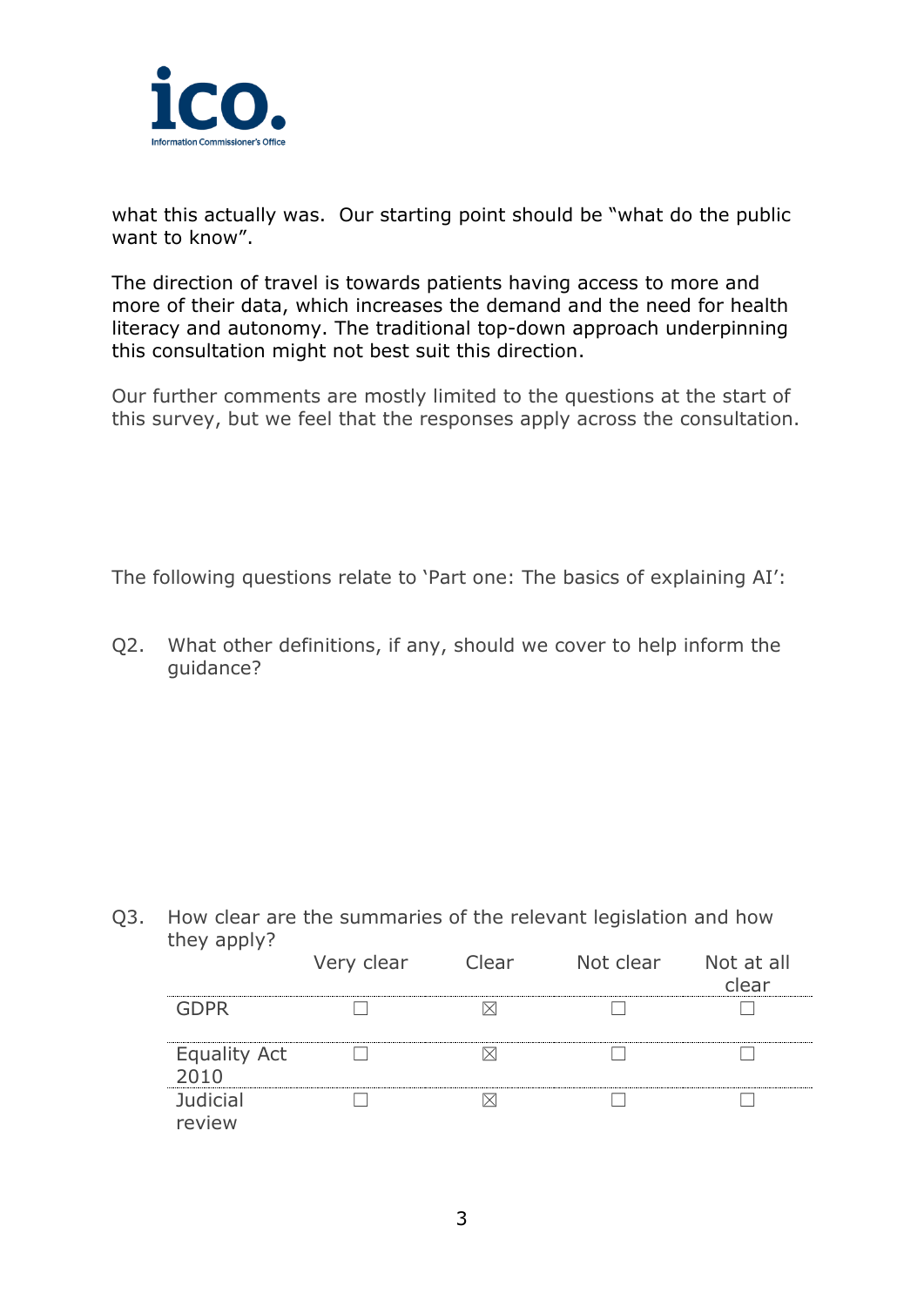

Q4. What other legislation, if any, should we cover?

Does Common Law have any relevance here?

Q5. In your experience, which of the benefits and risks we have outlined are most relevant in explaining (or not explaining) AI-assisted decisions to individuals?

Where do we cover the choice that an individual may be able to make about how their data is used in AI, or knowledge of the ways in whici it has been used?

Q6. Is it clear what the different explanation types are, and why they are important for an explanation? ☐ Yes ☒ No Please provide further detail:

Q7. What other explanation types, if any could we include?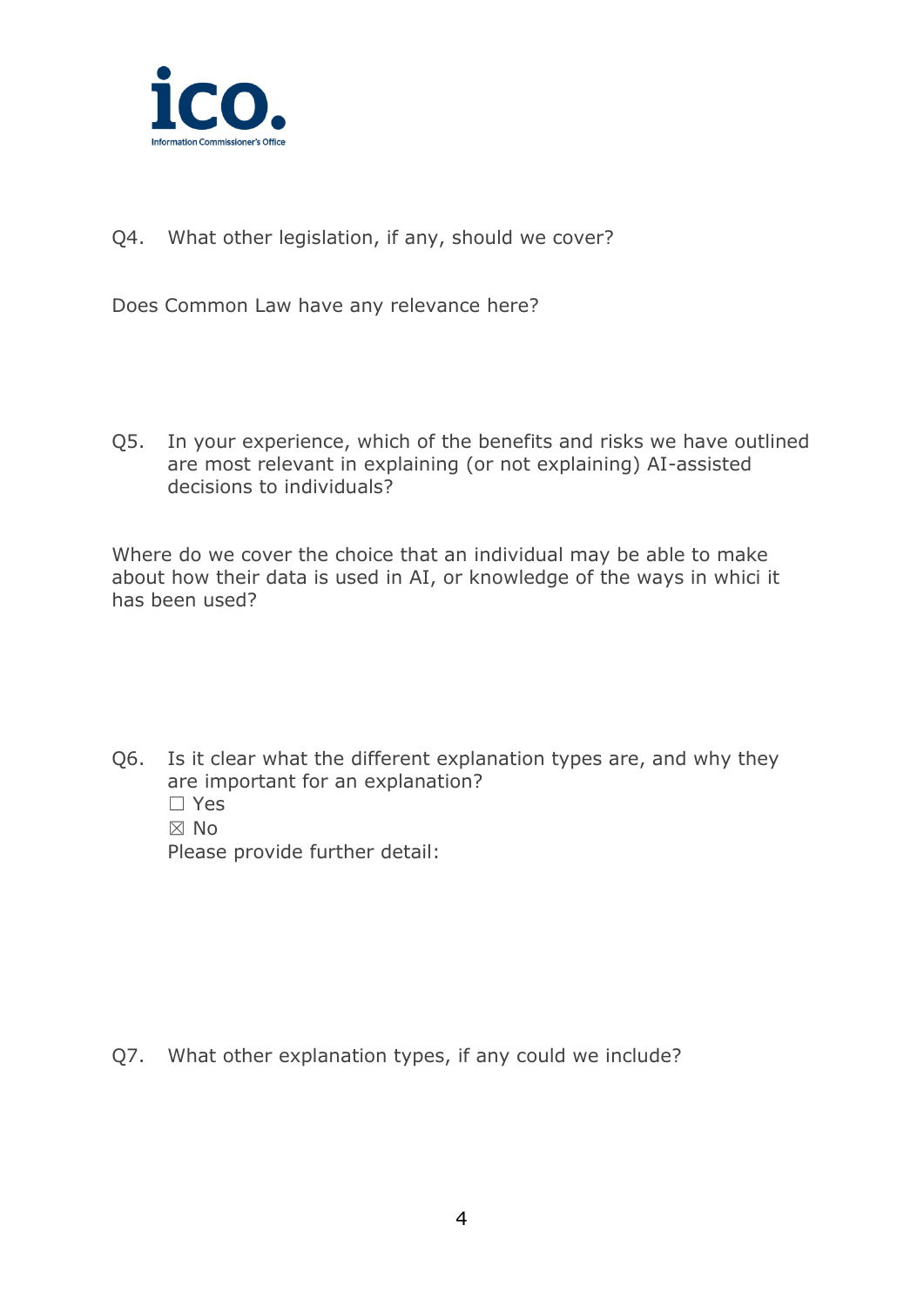

Q8. We have outlined four principles:

Be accountable Be transparent Consider context Reflect on impacts

Are they helpful for your organisation? ☐ Yes ☒ No Please provide further detail:

Where does co-production (with patients/public) sit? How can you be transparent if you are not involving patients/public in your work; oversight, approvals, design, sign-off, review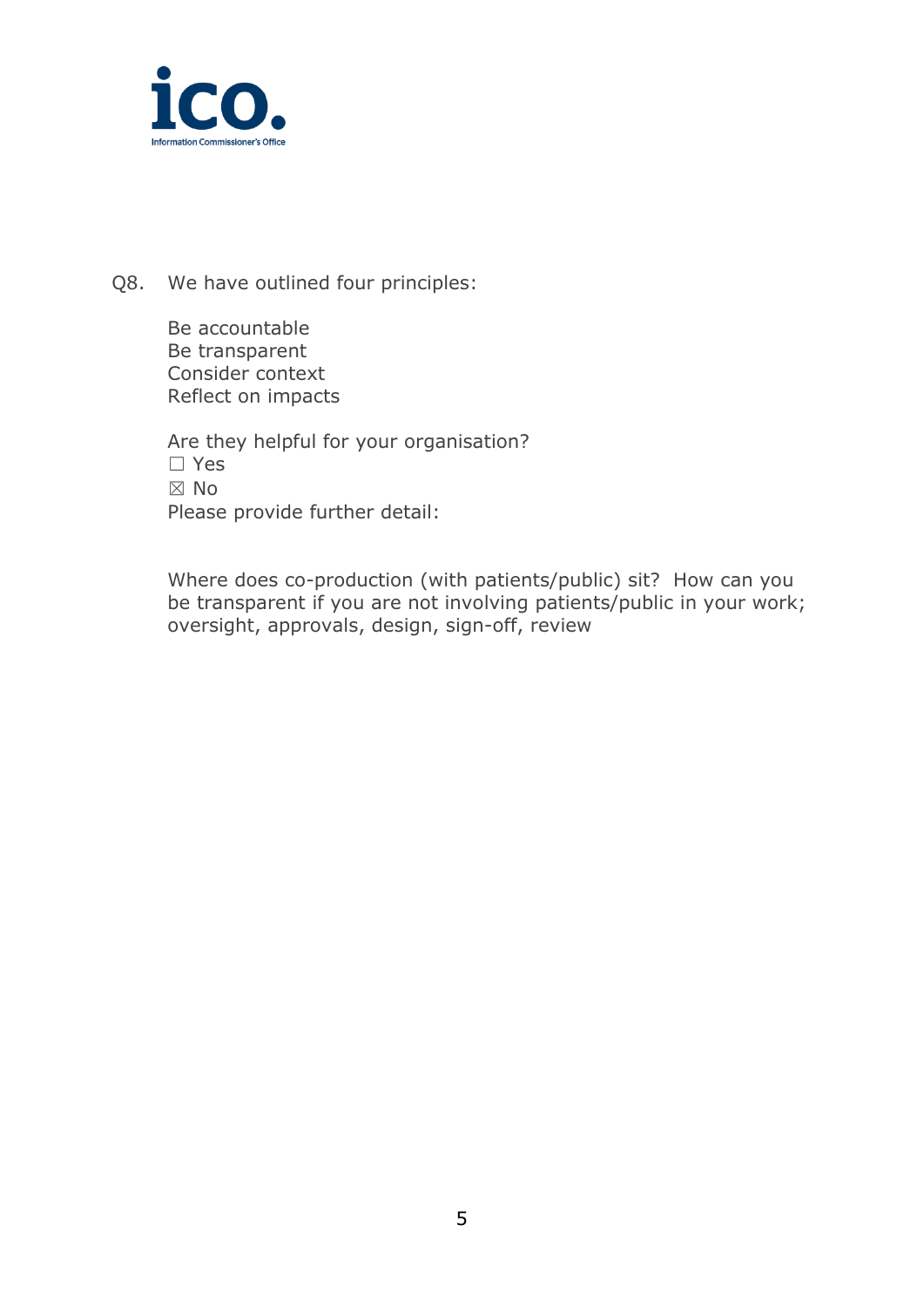

The following questions relate to 'Part two: Explaining AI in practice'

Q9. Are there any steps missing in the summary steps?

☐ Yes ☐ No What are the missing steps?

Q10. Is it clear what information should go into the explanations we have described?

☐ Yes ☐ No

Which explanation is unclear and why?

Q11. What other elements of the data collection and pre-processing, that contribute to explainability, if any, should we include?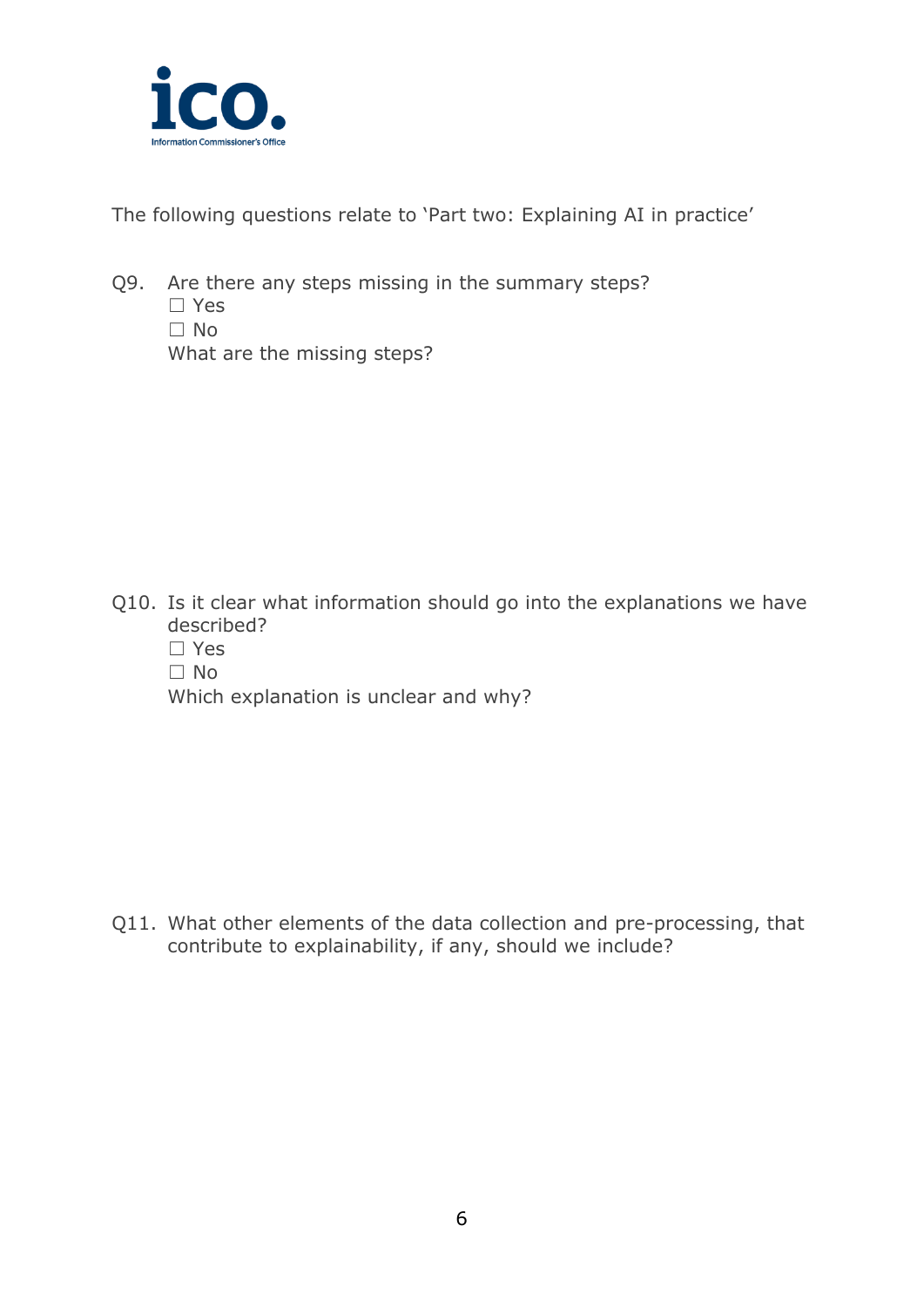

- Q12. In step two, is it clear how you should choose your priority explanation types?
	- ☐ Yes
	- $\Box$  No.

Please provide further detail:

- Q13. Are the examples for choosing suitable explanation types clear? ☐ Yes
	- ☐ No

Please provide further detail:

Q14. After reading the guidance about selecting an appropriately explainable model in step four, how helpful do you feel this will be for your work?

| Very clear | Clear | Not clear | Not at all clear |
|------------|-------|-----------|------------------|
|            |       |           |                  |

Q15. How clear is the guidance about the tools you can use for extracting rationale explanations and the limitations they have?

| Very clear | Clear | Not clear | Not at all clear |
|------------|-------|-----------|------------------|
|            |       |           |                  |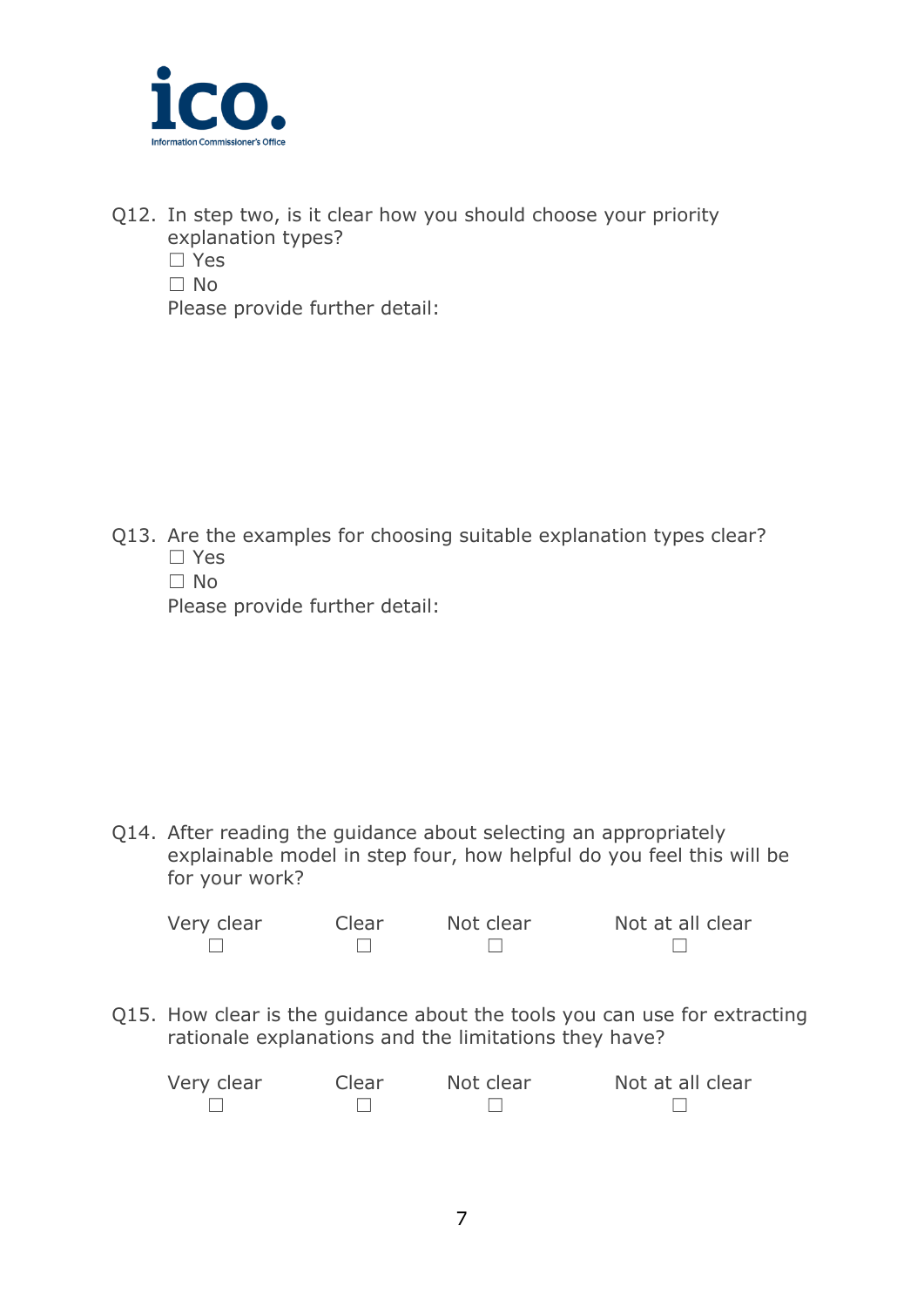

Q16. What other rationale explanation extraction tools, if any, could we include?

- Q17. Is it clear how you should take the statistical output of the AI system and translate it into meaningful explanation? ☐ Yes
	- ☐ No

Please provide further detail:

- Q18. Step five discusses how to train staff, who implement your AI system, to interpret the outputs and apply them to the circumstances of an individual. After reading this, do you feel confident about applying this training in your organisation? ☐ Yes
	- ☐ No

Please provide further detail: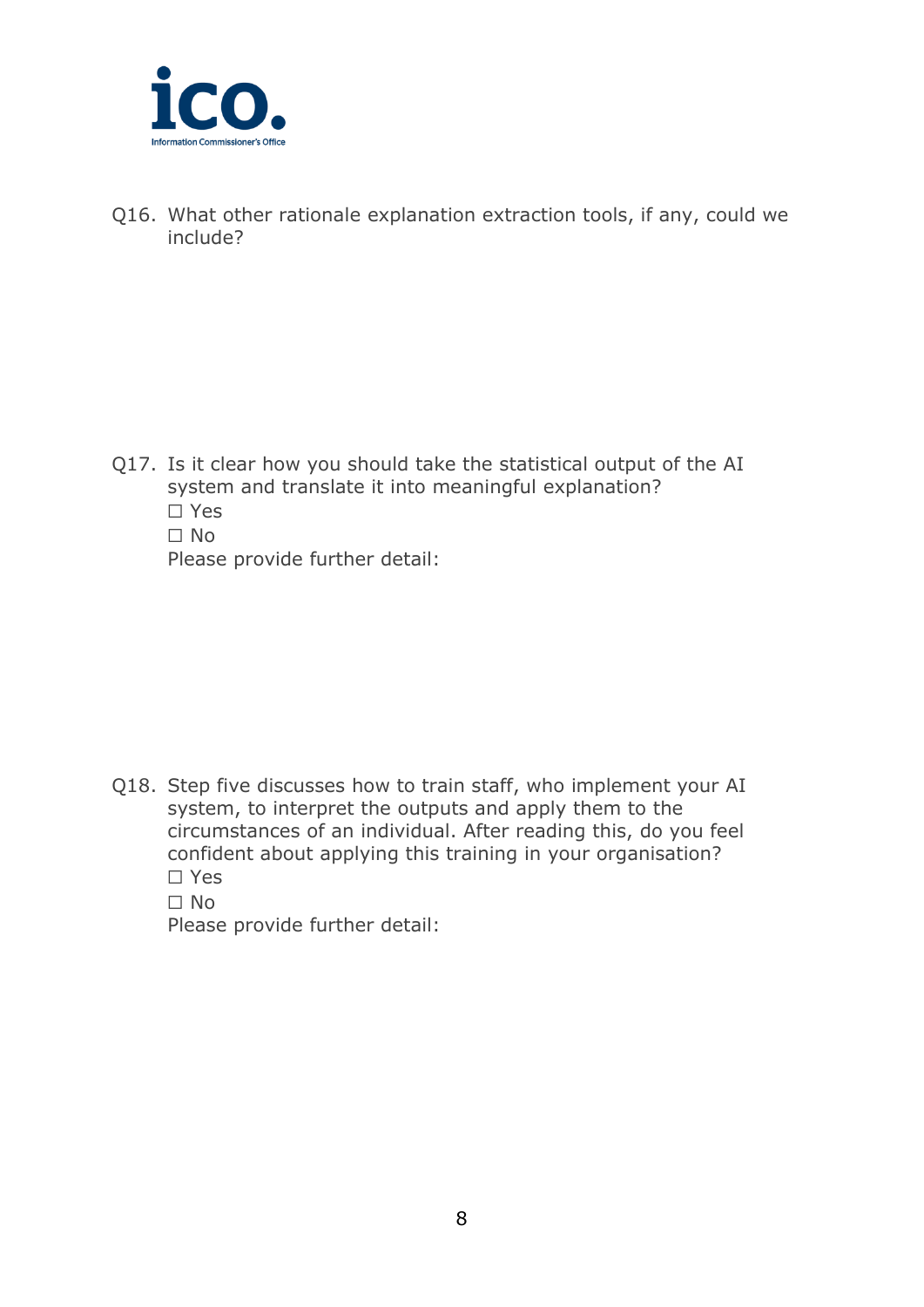

We have highlighted five contextual factors that influence the kind of explanations people want about an AI-assisted decision relating to them. These have come from the research carried out with the public.

- Q19. Do these reflect you experiences?
	- ☐ Yes ☐ No Please provide further detail:

Q20. What other contextual factors, if any, could we include?

Q21. Do the types of explanation we have suggested for each contextual factors make sense to you? ☐ Yes  $\Box$  No.

Q22. How likely are you to implement the detailed proactive engagement measures in your organisation?

| Very likely | Likely | Unlikely | Very unlikely |
|-------------|--------|----------|---------------|
|             |        |          |               |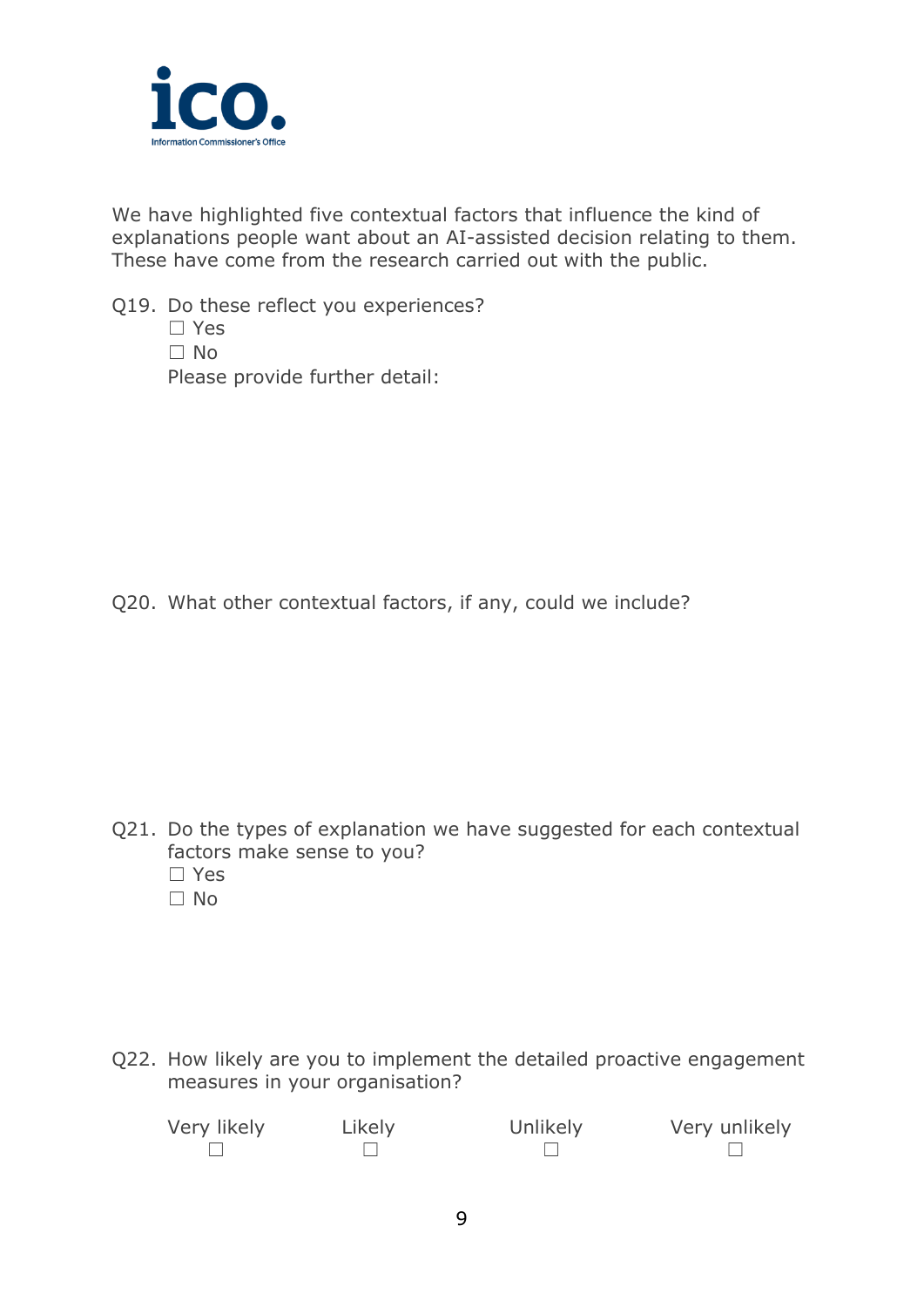

Q23. What other measures, if any, should we include?

Q24. Do you have any suggested changes to the healthcare example we have included in Annex 1?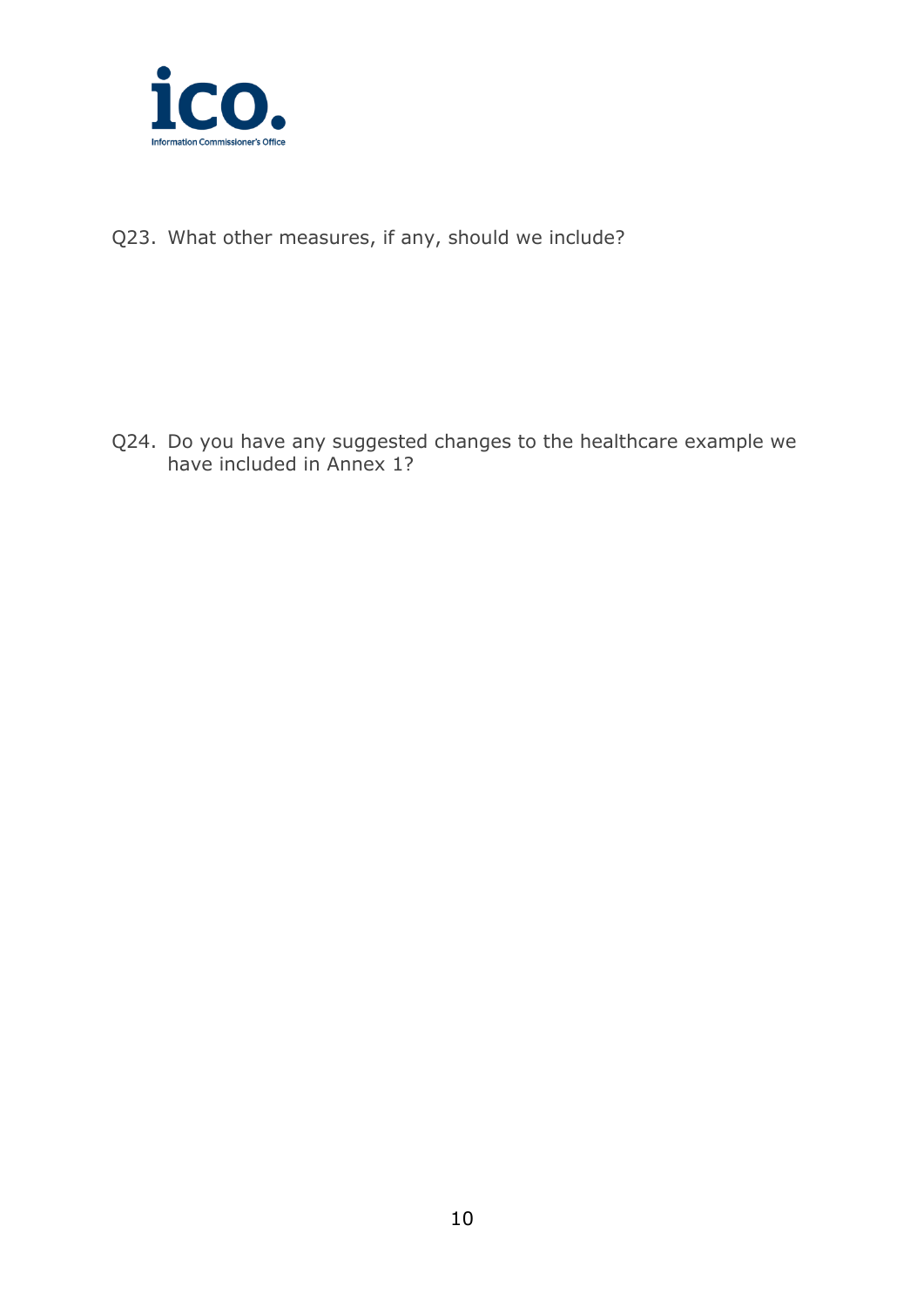

The following questions relate to 'Part 3: What explaining AI means for your organisation':

Q25. How accurate is the characterisation of the following roles and responsibilities?

|                                  | Very<br>accurate | Accurate | <b>Not</b><br>accurate | Very<br>inaccurate |
|----------------------------------|------------------|----------|------------------------|--------------------|
| a. Product<br>manager            |                  |          |                        |                    |
| b. AI<br>development<br>team     |                  |          |                        |                    |
| c. Implementer                   |                  |          |                        |                    |
| d. DPO and<br>compliance<br>team |                  |          |                        |                    |
| e. Senior<br>management          |                  |          |                        |                    |

Q26. What other roles and responsibilities, if any, should we include?

Q27. How feasible is it for you to produce policies and procedures in the areas we have listed?

| Very feasible | Feasible | Not feasible | Not at all feasible |
|---------------|----------|--------------|---------------------|
|               |          |              |                     |

Please comment on any specific areas.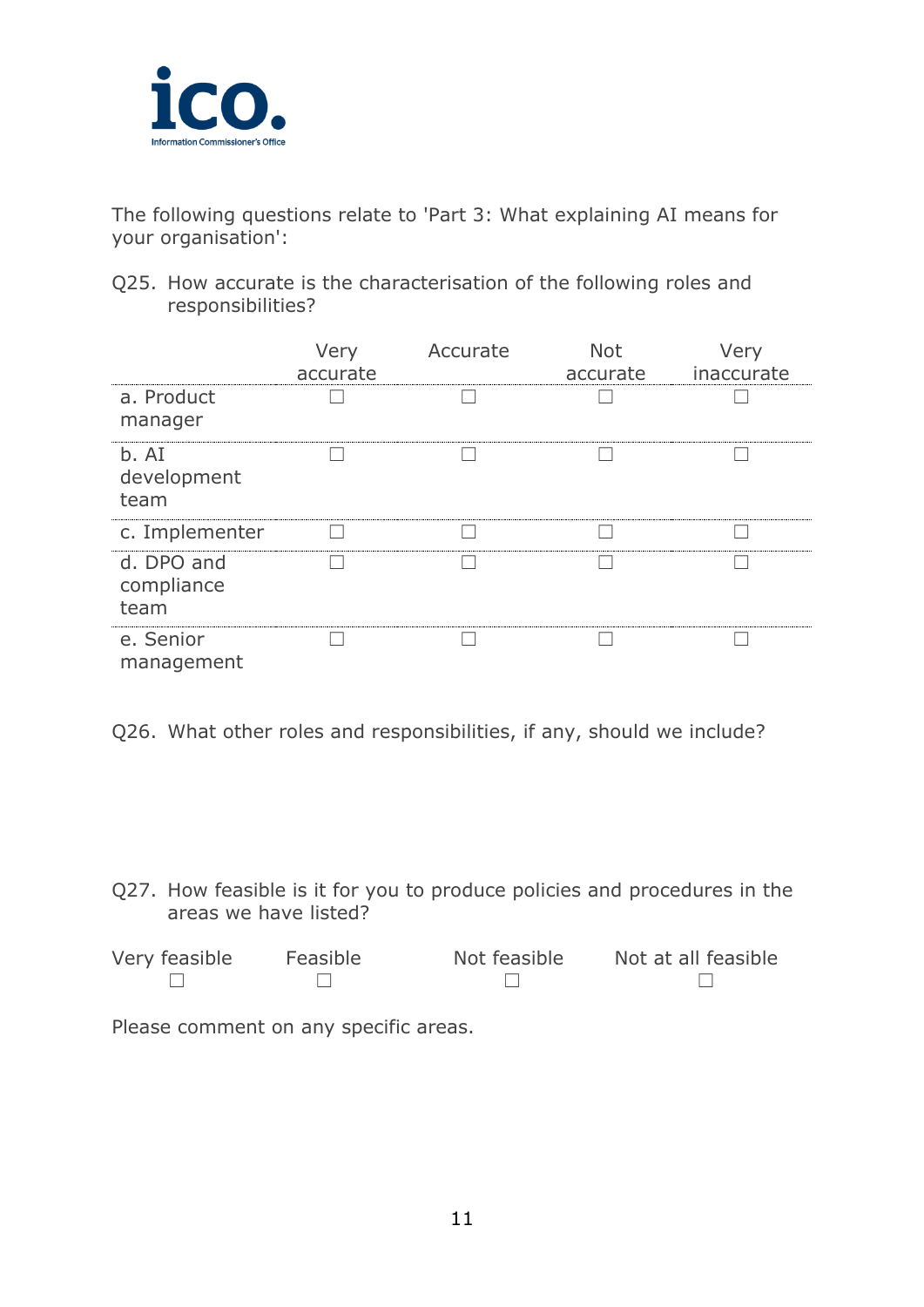

Q28. What other policies and procedures, if any, should we include?

- Q29. Is it clear what types of information you need to document? ☐ Yes ☐ No
- Q30. What other types of information, if any, should we include?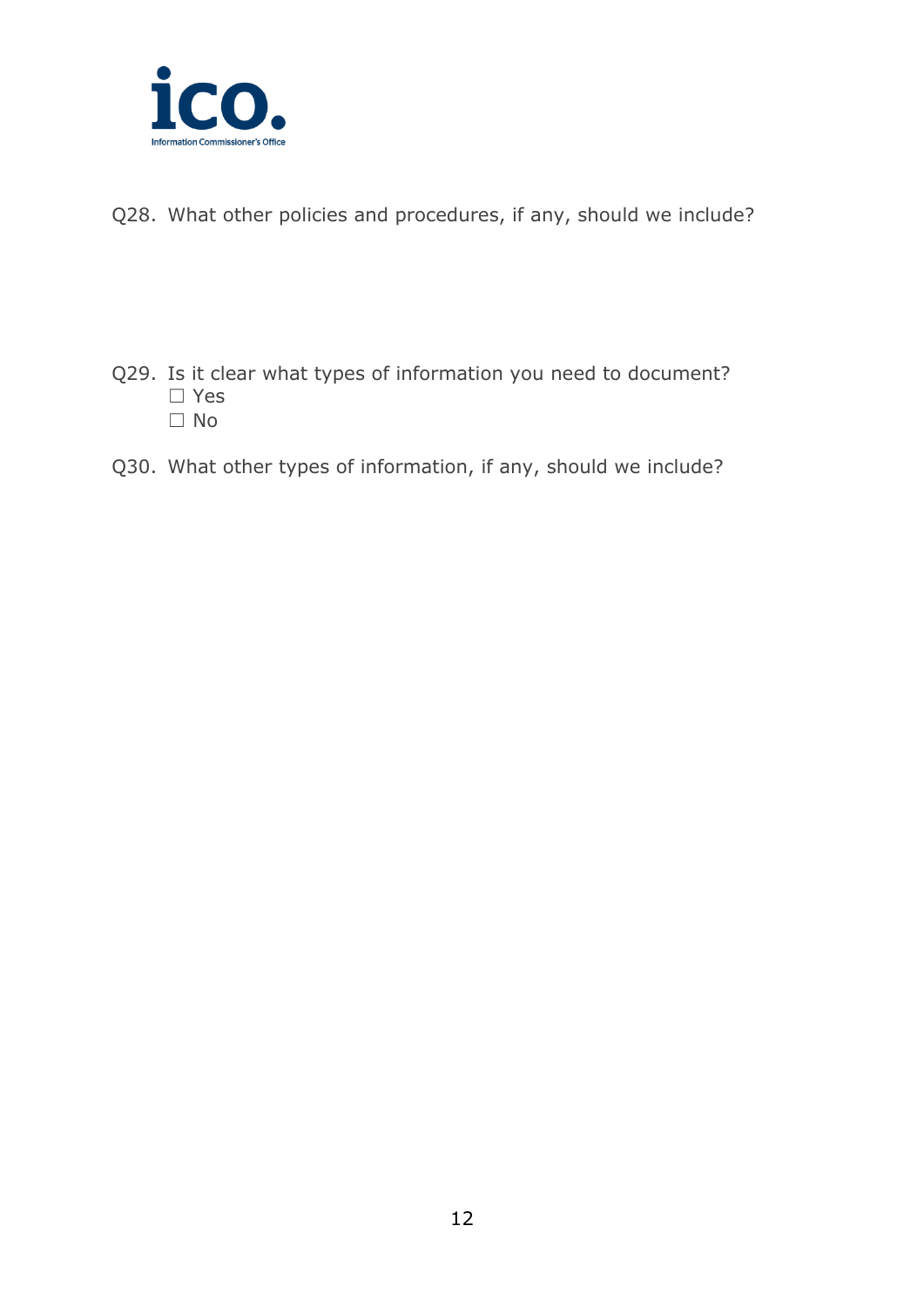

Q31. Do you have any other comments on this guidance?

- Q32. What sector do you work in? Please tick all that apply:
	- □ Private
	- $\Box$  Public
	- ☒ Third
- Q33. What industry do you work in eg finance, health?

use MY data is a movement of patients, carers and relatives

use MY data supports and promotes the protection of individual choice, freedom and privacy in the sharing of healthcare data to improve patient treatments and outcomes.

use MY data endeavours to highlight the many benefits that appropriate usage of healthcare data can make, to save lives and improve care for all.

use MY data aims to educate and harness the patient voice to understand aspirations and concerns around the use of data in healthcare delivery, in service improvement and in research, aimed at improving patient decision making, treatment and experience.

Our vision is of every patient willingly giving their data to help others, knowing that effective safeguards to maintain the confidentiality and anonymity of their data are applied consistently, transparently and rigorously.

- Q34. Where did you hear about this consultation?
	- □ ICO Twitter account
	- □ ICO Facebook account
	- □ ICO LinkedIn account
	- □ ICO newsletter